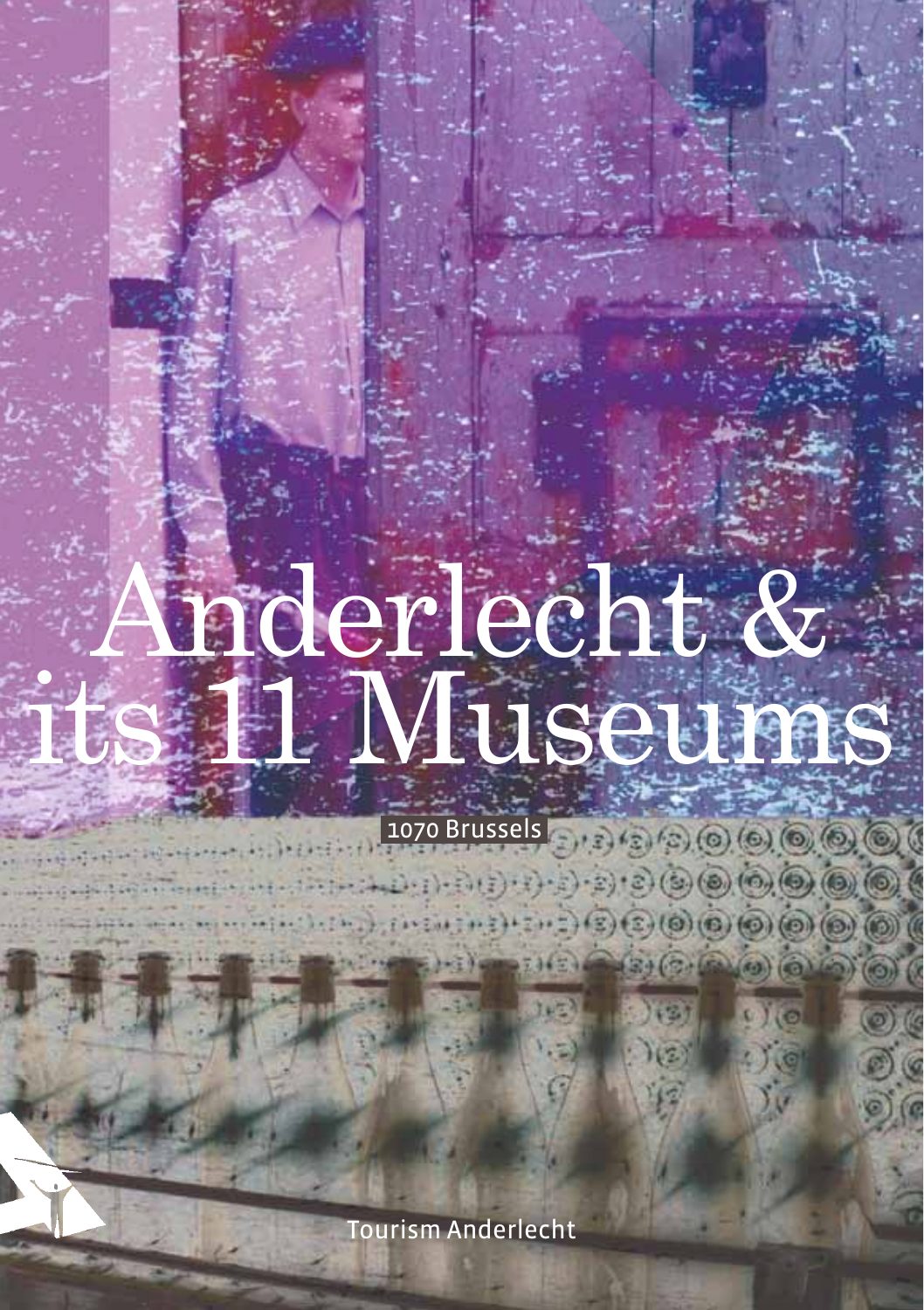#### Museums & strolling around Anderlecht

Anderlecht hosts no less than eleven museums on<br>the Museum of the Erasmus House and the poems<br>of Maurice Carême, Scientists cannot ignore the University its territory. Literature lovers can choose between of Maurice Carême. Scientists cannot ignore the University Museum of Medicine and the Museum of Human Anatomy and Embryology. Passionate history lovers follow ancient footsteps towards the "Luizenmolen", the Beguinage, the National Resistance Museum and the Museum of China. Artists will be impressed by the Hall of Fame, a huge "outdoor museum" with wall paintings. Gastronomes and fine food lovers definitely have to visit the Gueuze Museum – Cantillon Brewery, to discover its production secrets and of course to have a taste of these amazing beers.

Enjoy your discovery tour!

Eric Tomas *Mayor*

| Museum of Human Anatomy & Embryology                         | 1              |
|--------------------------------------------------------------|----------------|
| The Beguinage of Anderlecht                                  | $\overline{2}$ |
| Museum of China                                              | $\overline{3}$ |
| Brussels Gueuze Museum - Cantillon Brewery                   | 4              |
| Hall of Fame                                                 | 5              |
| The Luizen Windmill                                          | 6              |
| The Erasmus House                                            | 8              |
| The Medicinal & Philosophical Garden<br>of the Erasmus House | 9              |
| Maurice Carême Museum                                        | 10             |
| <b>Museum of Medicine</b>                                    | 11             |
| National Museum of the Resistance                            | 12             |

#### Museum of Human Anatomy & Embryology

This museum is located on the medical<br>
faculty campus of Anderlecht. It<br>
contains multiple authentic specimens<br>
of the burnar anatomy (parts preserved faculty campus of Anderlecht. It

Thanks to numerous normal teratological foetal parts, shapes and iconographic documents,

of the human anatomy (parts preserved in alcohol, plastinated body parts, and skeletal parts) as well as mouldings, etc.

**Practical information:** Opening days and hours: Upon request only, priority for groups Guided tours: Only upon request (min. 20 people) Bookings: T. +32 2 555 63 76 F. +32 2 555 63 78 anatemb@ulb.ac.be

**Address:** Museum of Human Anatomy and Embryology – Erasmus Campus – Faculty of Medicine Building G, level 2  $ULB - PC 619$ Laboratory for Anatomy, Biomechanics and Organogenesis. Route de Lennik 808 1070 Brussels it perfectly illustrates the development of the human body. An entire section is dedicated to bone diseases and several displays contain exceptional examples of dental anatomy, contrasting anatomy of the masticatory system and dental disorders.

**Access:**

Plan: www.ulb.ac.be/ docs/campus/erasme.html Bus: 74 - 98 - F - LK - RH Metro: line 5 (stop Erasmus) Accessible for persons with reduced mobility

**Info:** Museum of Human Anatomy and Embryology Erasmus Campus Faculty of Medicine  $T$  +32 2 555 63 76 F. +32 2 555 63 78 labo@ulb.ac.be









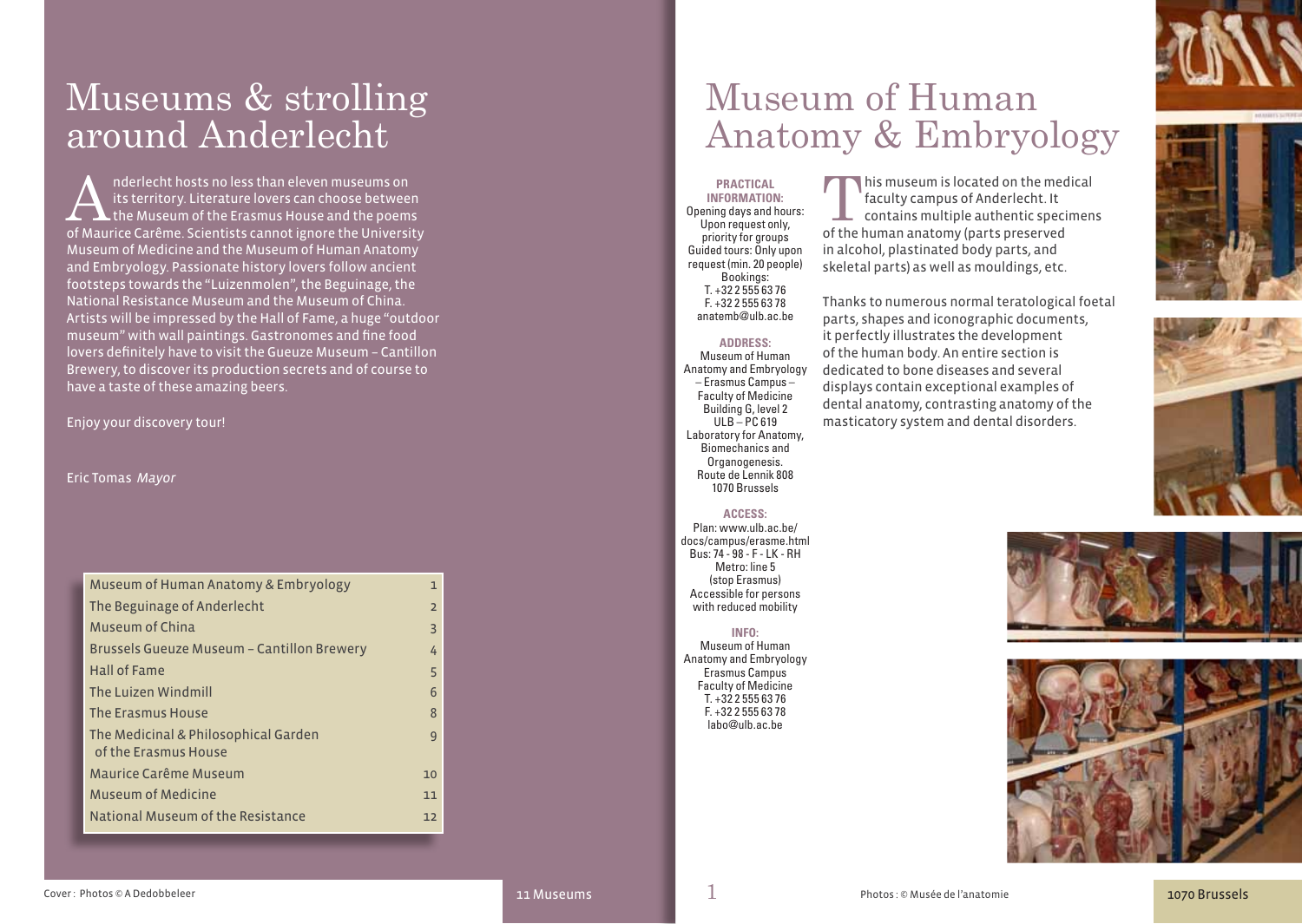#### The Beguinage of Anderlecht

#### **Practical information:**

Open every day, except on Mondays, from 10 to 12 pm and from 2 to 5 pm. Open on bank holidays, except on December 25<sup>th</sup> and January 1<sup>st</sup> Specialised bookstore. The documentation and research centre is accessible upon request at the Erasmus House

two of the most ancient Belgian municipal museums. Together with the Collegiate Church of Saint Peter and Guy, they represent quite a historical set. They are all reminders of the glorious past of the municipality of Anderlecht. The city evolved significantly in the Middle Ages thanks to the cult of Guy, patron saint for livestock and to its privileged location on the pilgrimage road to Santiago de Compostela.

#### **Address:** Rue du Chapelain, 8 1070 Anderlecht

(Brussels) **Access:**

By car: Ring O, exit 14 "Pede Moortebeek", follow the Boulevard Sylvain Dupuis, at the 2<sup>nd</sup> traffic lights, follow the road sign Erasmus House By train: from the Gare du Midi. Tram: 81, (stop Saint-Guidon) Metro: Line 5 direction Frasmus. (stop Saint-Guidon) Ground floor accessible for wheelchairs

**Info:** The Erasmus House T. +32 2 521 13 83 F. +32 2 527 12 69 info@erasmushouse. museum www.erasmushouse. museum

he Erasmus House and the Beguinage are

Thanks to the donation of a canon, a small beguinage for eight women was built in 1252 within walking distance of the Collegiate Church. In 1930, the museum was created in the smallest beguinage of Belgium, where once eight beguines were housed. The buildings consist of two wings (one built in the 16th century, the other in the 18<sup>th</sup> century). They were built around a charming garden, with view on the Collegiate Church, whose construction began around the second half of the 14<sup>th</sup> century. The museum contains an archaeological collection, religious art and folk art retracing the ancient history of Anderlecht.









### Museum of China

**Practical information:** Only upon request: guided tour (1 hour) or free tours. A catalogue with a brief explanation on the exhibited pieces is available. Free entry

**Address:** Chaussée de Ninove, 548 1070 Anderlecht (Brussels)

**Access:** Metro: Gare de l'Ouest, Bus: 89 (stop Henri Rey), De Lijn Bus 127, 128, 136 and 138 (stop Obus) Accessible for

wheelchairs and persons with reduced mobility Parking facilities

**Info:** Museum of China T. +32 2 526 14 00  $F + 3225533048$ reception@scheut.be

Ine origin of the Museum of China goes back to 1862. The first missionaries carried remarkable collector items in their luggage. Some of them were found by ethnology missionaries. The first section is dedicated to the Chinese language and its script. It also contains an amazing collection of ancient coins. The second section provides a general overview of Chinese and Mongolian daily life, illustrated by different objects. The third section focuses on popular beliefs in China and in Mongolia, as well as on different religions such as Confucianism, Taoism, Buddhism and Lamaism. The last section highlights the evangelization of China and the four major contact periods with Christianity. The museum also houses a portrait gallery of more than 3.000 missionaries from all over the world.







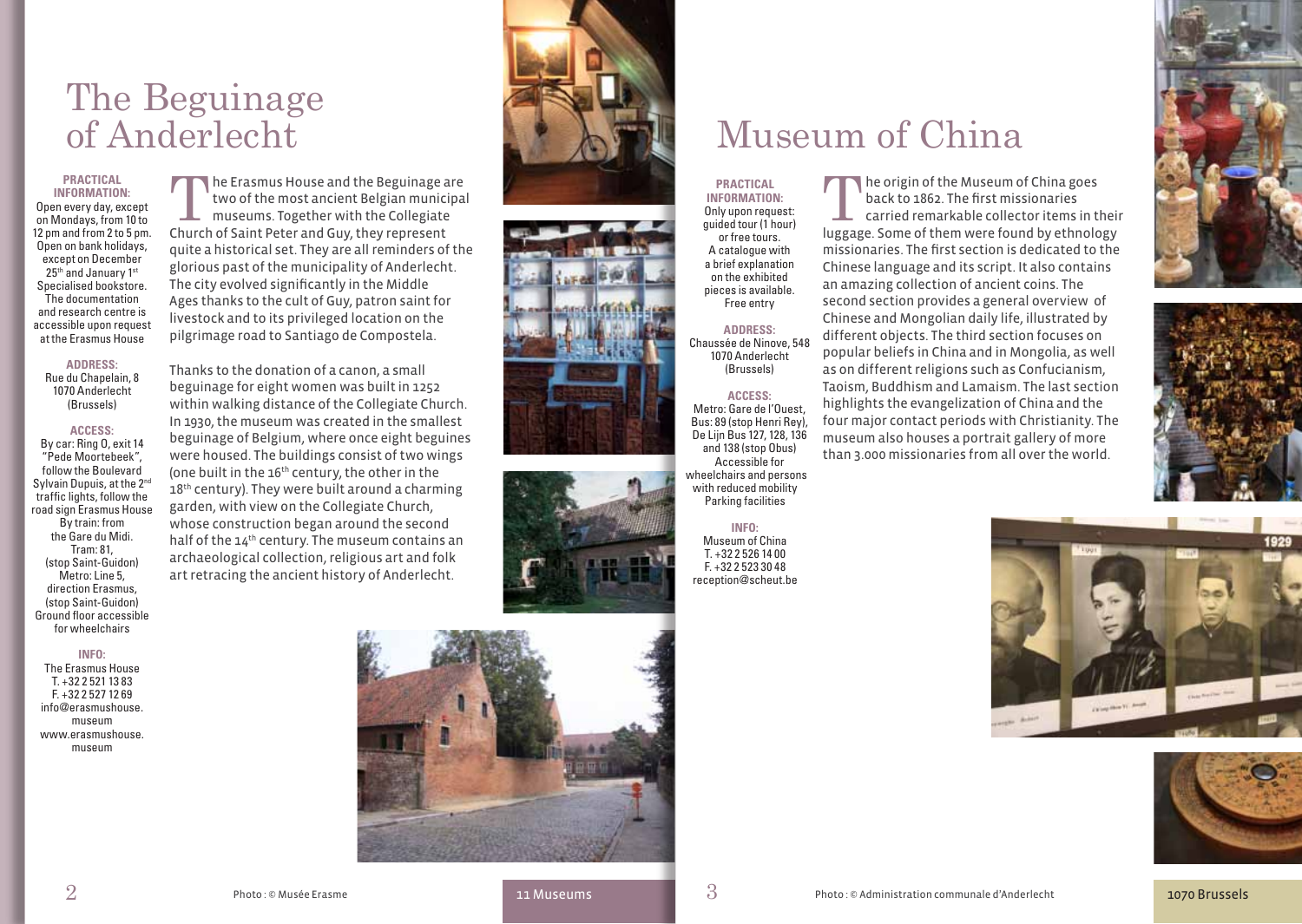#### Brussels Gueuze Museum **Cantillon Brewery**

**Practical information:**

Open from Monday till Friday from 9 am till 5 pm, Saturday from 10 am till 5 pm Closed on Sundays and bank holidays. The entrance fee includes a tasting session at the end of the visit. Guided tours for groups can be organised upon request

he Gueuze Museum is an established family brewery where typical beer varieties such as Lambic, Gueuze and Kriek are brewed.

The Cantillon Brewery is an authentic, traditional and pleasant place which invites you for a discovery tour exploring the Brussels brewery universe of the 19<sup>th</sup> century. Machinery and manufacturing processes are genuine. Depending on the time you

**AdDress:** Rue Gheude, 56 1070 Anderlecht (Brussels) www.cantillon.be spend visiting, you can attend a brewing and/ or a bottling session, barrel cleaning or the making of fruit beers.

**Access:** Metro: Gare du Midi Tram: nr 3 and nr 4 (stop Gare du Midi  $or "Lemonnier")$ nr 81 (stop Place Bara) The museum is spread out over 3 floors with stairs. The access for people with reduced mobility is difficult

**Info :** Brussels Gueuze Museum Cantillon Brewery T. +32 2 521 49 28 F. +32 2 520 28 91 info@cantillon.be www.cantillon.be









#### Hall of Fame, outdoor wall painting museum

**Practical information:** Open all year round Guided tours: upon request

**AdDress:** Hall of Fame at the edge of the Ponds' Park and the Neerpede basin Avenue Marius Renard 1070 Anderlecht (Brussels)

**Access:** Tram: 81 terminus Bus: 46 Accessible for persons with reduced moblity and wheelchairs. Parking facilities

**Info:** Tourism Anderlecht Rue du Chapelain, 1-7 1070 Anderlecht (Brussels) T. +32 2 526 83 65 tourism@anderlecht. brussels www.anderlecht.be Facebook: Tourism d'Anderlecht

ISCOCATE OF the Heart of the Park System<br>
of Anderlecht, at the edge of the Ponds'<br>
Park and the classified semi natural park<br>
of Negrade the Hall of Fame extends over of Anderlecht, at the edge of the Ponds' of Neerpede, the Hall of Fame extends over several kilometres under the Brussels Ring road.

As modern palimpsests, hundreds of pillars are covered with multiple coats of paint. This art form developed over time

and continents. It however seems dedicated to the 21st century with a new impulse all over the world. Anderlecht gave it a very special space.

This street art engraves its soul in a thousand ways: abstract calligraffiti (tangled, decorative, mostly scribbled characters) standing alongside masterpieces of graffiti artists (realistic, abstract wall paintings inspired by the art of comics or music) and stencilled drawings (more stylized paintings).

A free expression of aesthetics, provocations, art, love, rebellion, humour, etc. This by definition ephemeral art form constantly rejuvenates itself under the impulse of urban expression.

This outdoor museum exhibits contemporary artworks for all and everyone 365 days a year!







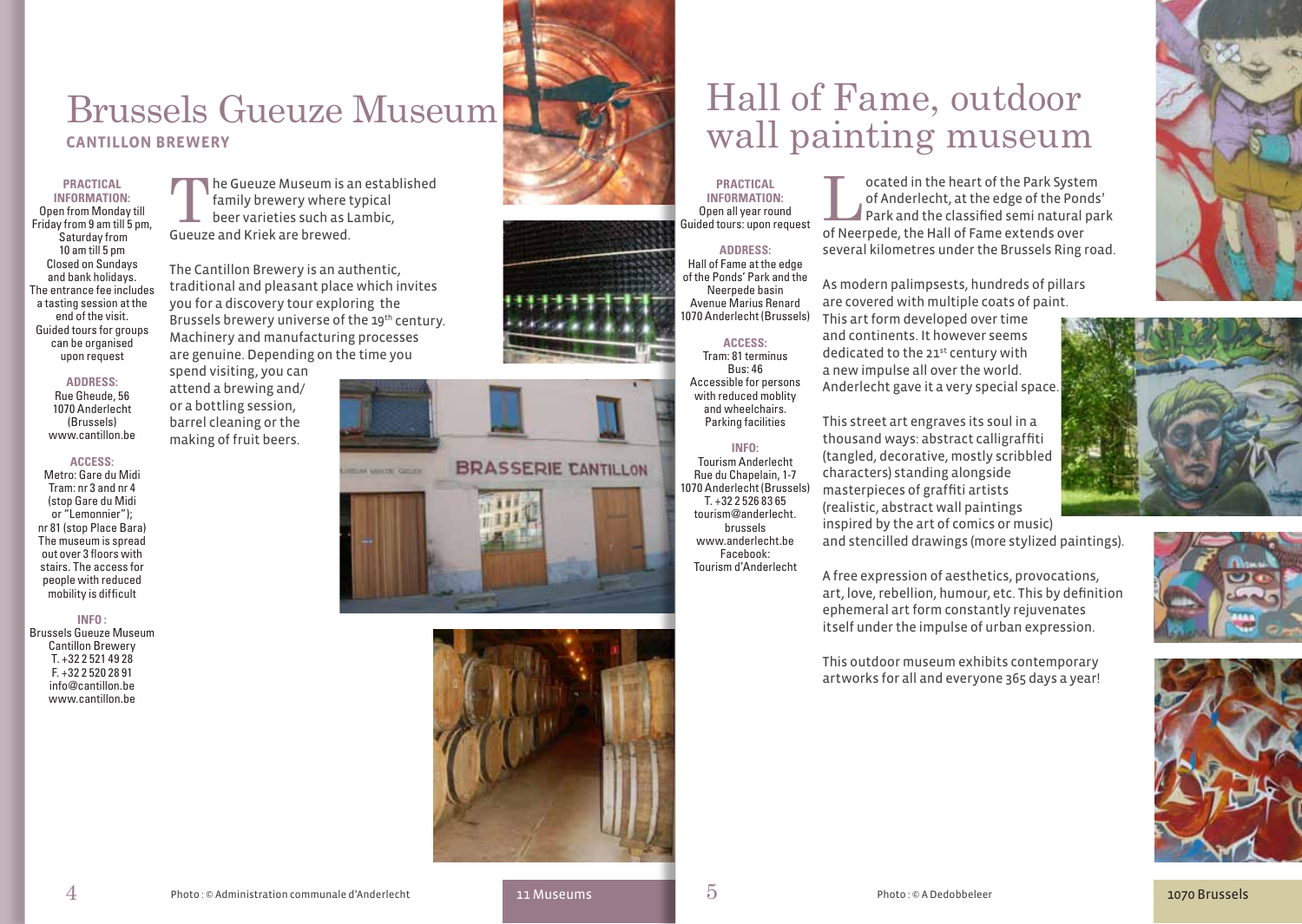#### The Luizen Windmill

#### **Practical information:**

Public access every 2<sup>nd</sup> and 4<sup>th</sup> Sunday of each month, from 2 till 5 pm. Apart from these days, guided tours can be organised upon request. For school tours, please book one month in advance. Bookings by phone: T. +32 2 523 32 49 The site is a superb photo setting, ideal weddings, communions, etc

**Address:** Rue des Papillons, 192 1070 Anderlecht

(Brussels)

the edge of Brussels, where the Pede brook peacefully flows through the valley, by excellence the most rural and restful area of Anderlecht. By strolling around, you will spot some traditional square farms, large fields criss-crossed by local trails, all lending themselves to an exquisite walk. This breathtaking and timeless countryside and virtually intact region, evokes landscapes painted by Breughel, with windmills similar to the "Luizenmolen", dominating the valley, catching the eye of every hiker.

The mill was built on the plateau of Vlasendael between 1862 and 1864, next to a farm in the rue des Papillons. The "Luizenmolen" ceased production in 1928. The city of Anderlecht finally bought the property in 1939 and planned to renovate it. The building was listed as historical monument during the Second World War to be irrevocably delisted in 1954 ! After it entirely fell into ruins, the mill was demolished in February 1955.







**Access:** From Gare du Midi or Metro: Saint-Guidon, De Lijn bus: 116, 117 or 118 (stop Bon Air), then cross the avenue d'Itterbeek and follow the rue Van Rijmenant till the end to access on the right hand side rue des Papillons. The site is accessible for people with reduced mobility except for the

windmill (stairs). Parking facilities **Info:** Luizenmolen-Anderlecht Association: Headquarters: rue des Papillons, 192 1070 Anderlecht (Brussels)

By post: Gemeenteplein, 7 1700 Dilbeek T./F. +32 2 520 43 59 robertdiederich @gmail.com http://users.skynet.be/ luizenmolen

It remained a nostalgic memory in the heart of numerous citizens of Anderlecht, when in 1992 the association "Luizenmolen-Anderlecht" aimed for an identical reconstruction. In May 1999 a faithful copy of the ancient Luizen mill could finally be inaugurated. Since then, the Luizen mill is still active and has been listed in February 2007 as historical monument!

Various educational activities are regularly organised in the mill. Nowadays, the Luizen mill is not only one of the most interesting tourist attractions, but also an important witness of the rural history of Anderlecht. Every year, a folk festival attracting a large number of visitors is organised on the site, enchanting for young and old alike!







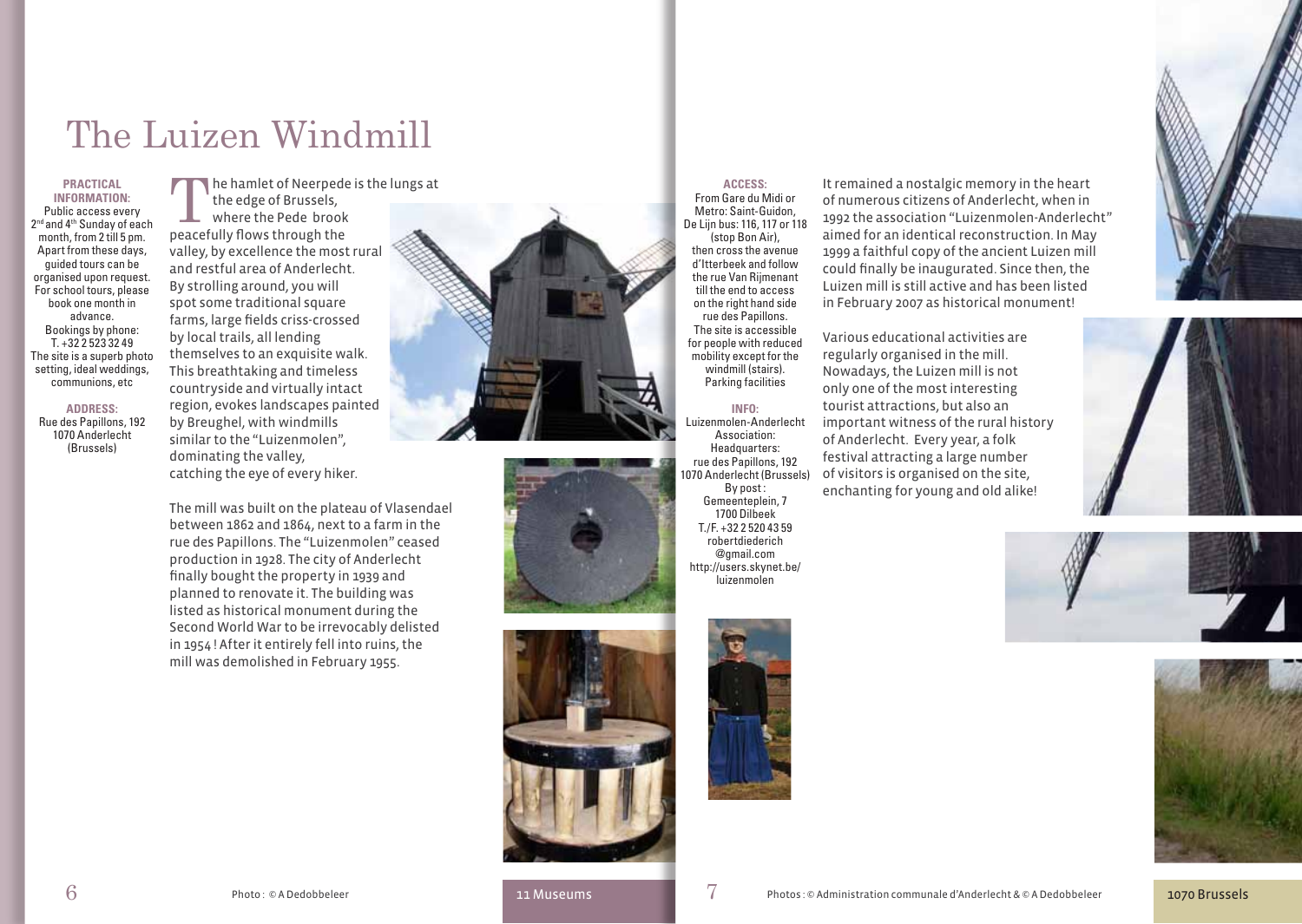### The Erasmus House

**Practical information:** Open every day except on Mondays from 10 am till 6 pm. Open on bank holidays except on December 25<sup>th</sup> and January 1st. Closed as from mid December till March. Specialised bookstore. The documentation and research centre is accessible upon request

in Anderlecht, hosted his friend Erasmus here from May till October 1521. Erasmus came to rest and to "play the peasant" as he wrote in his letters to Guillaume Budé. The museum evokes the life of the Dutch (among others engravings and paintings by a collection of gothic and renaissance furniture.

**Address:** Rue du Chapitre, 31 1070 Anderlecht (Brussels)

**Info:** Erasmus House Municipal Museums of Anderlecht Rue du chapitre 31 1070 Anderlecht (Brussels) T. +32 2 521 13 83 F. +32 2 527 12 69 info@erasmushouse. museum www.erasmushouse. museum

The Erasmus House is one of the most<br>
ancient gothic houses in Brussels<br>
(1460 – 1515). Pieter Wijchmans, canon<br>
in Anderlecht, bested bis friend Fragmus ancient gothic houses in Brussels humanist and the intellectual universe during the Reformation through ancient works of art Holbein, Jérôme Bosch or Dürer), surrounded by

Visitors will appreciate the reflective and familiar universe of Erasmus, a great philologist and theologian, a disciple of tolerance and free will.

Besides paintings, the museum exhibits a large number of ancient writings and books depicting the thoughts of this singular spirit that profoundly marked the western civilization thanks to his masterpiece "The Praise of Folly".









#### The Medicinal and Philosophical Garden of the Erasmus House

**Access:** By car: Ring O, exit 14 Pede Moortebeek, follow the Boulevard Sylvain Dupuis, at the 2<sup>nd</sup> traffic lights, follow the signs for Erasmus House By train: from the Gare du Midi, Tram 81: (stop Saint-Guidon) Or bus 49: direction Bockstael, (stop Formanoir) From the Gare Central Metro: line 5, direction Erasme, (stop Saint Guidon) By metro: Line 5, direction Erasme, (stop Saint Guidon). Ground floor accessible for wheelchairs

The Erasmus garden is a garden of<br>
is the Medicinal garden of landscaper<br>
Repé Rechère (1987), More than bundred berk pleasures and knowledge. The first one René Pechère (1987). More than hundred herbal plants from the 16th century, used by Erasmus for healing purposes, are cultivated in this diseases garden, a real botanic portrait of the humanist. Behind this healing garden for the body lays a second garden, a kind of garden in the garden: a philosophical garden to heal the mind, thinking about the world. Inspired by the words of "The Religious Banquet", written by the humanist in 1521 after his stay in Anderlecht, a series of cartographic flowerbeds reflect numerous plants and flowers Erasmus admired during his journeys. These journeys made Erasmus the first great European. Garden of the body, garden of the world, this garden offers a number of "philosophical rooms" created by contemporary artists. Every room is an invitation to take a moment, to sit down and to enjoy time passing by, alone or with friends. Or as Erasmus said "where your friends are, there is your wealth" (Ubi amici, ibi opes).







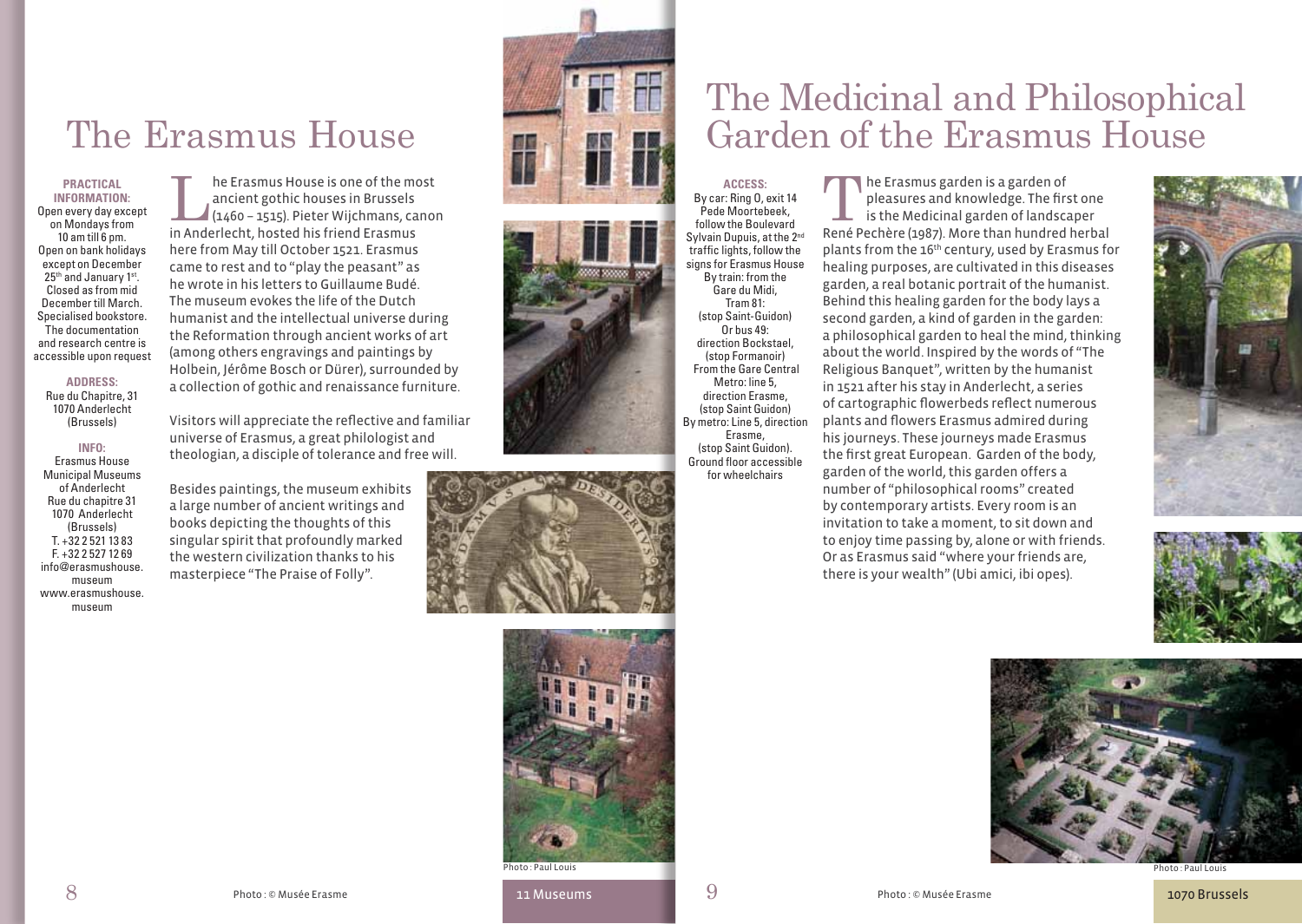





### Maurice Carême Museum

**Practical information:** Open on Wednesdays from 10 am till 5 pm except on bank holidays and on the last Wednesday of December. Guided tours only upon request. Bookings: T. +32 2 521 67 75 Special welcome upon request, for researchers and academics for literary and musical research

In these premises, the living enviror<br>of the poet, together with his antic<br>furniture, ancient dinnerware and<br>arthurcks (Bolgian painters and sculpts n these premises, the living environment of the poet, together with his antique artworks (Belgian painters and sculptors) are kept intact. The museum also exhibits portraits of Maurice Carême, as well as illustrations of his poetry.

as a true reflection of the houses built in Brabant, the home county of the poet.

**Address:**

Avenue Nellie Melba, 14 1070 Anderlecht (Brussels)

**Access:**

Tram: 81 (till 8 pm) 31 (after 8 pm) Bus: 46, 75, 89 and 118 Metro: Line 5 stop "Veeweyde" or "Saint-Guidon"

**Info:**

Maurice Carême Foundation Avenue Nellie Melba, 14 1070 Anderlecht (Brussels) T. +32 2 521 67 75 F. +32 2 520 20 86 fondation@ mauricecareme.be www.mauricecareme.be Facebook: Maurice Carême The museum is not accessible for people with a reduced mobility or wheelchairs

"THE WHITE HOUSE" was built in 1933 In an archive room, specially equipped for the

heritage preservation of the Maurice Carême Foundation, the Museum houses all the works of the poet, his manuscripts, written documents, sound and audiovisual material, translated works and poems set to music (more than two thousand three hundred partitures of the two thousand eight hundred are still intact), the photo library, the map library (the poet creative places), movies dedicated to Maurice Carême, the massive correspondence and a specialised poems library from all over the world.









## Museum of Medicine

The Museum of Medicine owns a collection<br>
of 10.000 objects, each of them giving a<br>
different perspective on the evolution<br>
of medical ccinnes pointings minitures of 10.000 objects, each of them giving a

of medical science : paintings, miniatures, engravings, lithographs, ancient books, amulets, statues, medicine boxes, warfare pharmacies, oracle plates and surgical instruments. The originality of this exhibition lies into the fact of using art for illustrating the evolution of medical concepts throughout history.

The great hall is dedicated to a chronological journey from Antiquity to today, from anaesthesia back to the invention of the first sounding instruments, etc.

**Practical information:** Visits from Monday till Friday from 1 pm till 4 pm. Upon request, guided tours of approximately 1 hour up to 1 and a half hours can be organised for groups every day, including weekends. Temporary exhibitions Documentation centre Scientific events centre. Auditorium with 130 seats

**Address:** Campus Erasme Route de Lennik, 808 1070 Anderlecht (Brussels)

**Access:** Metro: Erasme Accessible for people with reduced mobility and wheelchairs

**Info:** Museum of Medicine T. +32 2 555 34 31  $F$  +32 2 555 34 71 museemed@ erasme.ulb.ac.be Facebook: Musée de la Médecine

with resection stones in the urinary tract, etc. In other rooms, visitors are touring between ancient Egypt to Mesopotamia, from pre-Columbian medicine practiced by the Aztecs, the Mayas and the Incas to the use of magic in the healing art.

One exhibition hall relates the history of surgery, mainly during the war, with trepanning and amputation instruments,

The museum also houses a collection of anatomical wax models from the 19th century: heads suffering from eruptions, deformities of all types, a sword swallower, ...

The so-called "Spitzner Hell" room, restricted to an informed audience, is devoted to venereal diseases : an impressive prevention tool against STDs!

10 Photo: © A Dedobbeleer 11 Museums 11 Museums 11 Photos: © Administration communale d'Anderlecht & © A Dedobbeleer 1070 Brussels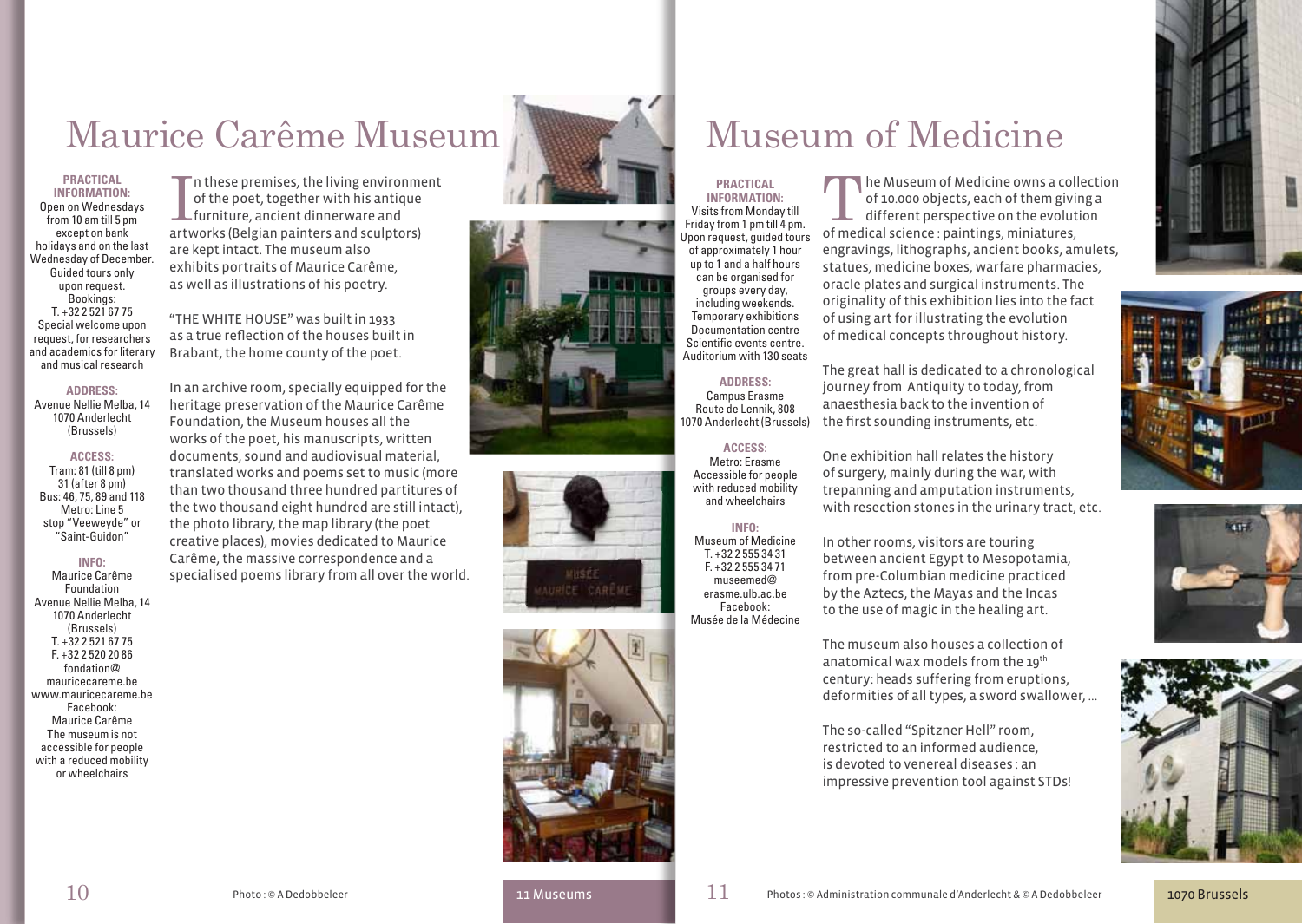### National Museum of the Resistance

**Practical information:**

Open from Monday till Friday from 9 am till 12 pm and from 1 pm till 4.45 pm. Guided tours upon request (for groups of about 15 people). **Archives** Documentation Centre Library

**Address:** Rue Van Lint, 14 1070 Anderlecht (Brussels) **Access:** Metro: Gare du Midi or Clemenceau Tram: 81 (stop Van Lint) Bus: 46 (stop Albert) **Info:** National Museum of the Resistance Rue Van Lint, 14 1070 Anderlecht (Brussels)  $T + 32255224041$ museum.resistance. verzet@gmail.com

Since 1972, the National Museum of the<br>Resistance is settled in the ancient Lau<br>printing and photoengraving workshop. Resistance groups, partisans and former political prisoners during the Second World war considered it a duty to posterity to leave testimonials and authentic documents used by the resistance against the Nazi invaders.

Several rooms and displays are dedicated to civil and military acts of resistance, to clandestine press and to deportations.

Resistance weapons, helmets, flags, badges, emblems, armbands, uniforms, funeral urns, photos, newspapers and leaflets are displayed in the different rooms of the museum.

Resistance is settled in the ancient Lauwers

printing and photoengraving

One room is dedicated to the horrors of the Nazi concentration camps. Another room is dedicated to the Spanish Civil war 1936-1939, the foreplay to the Second World War.







*<u>Parts</u>*